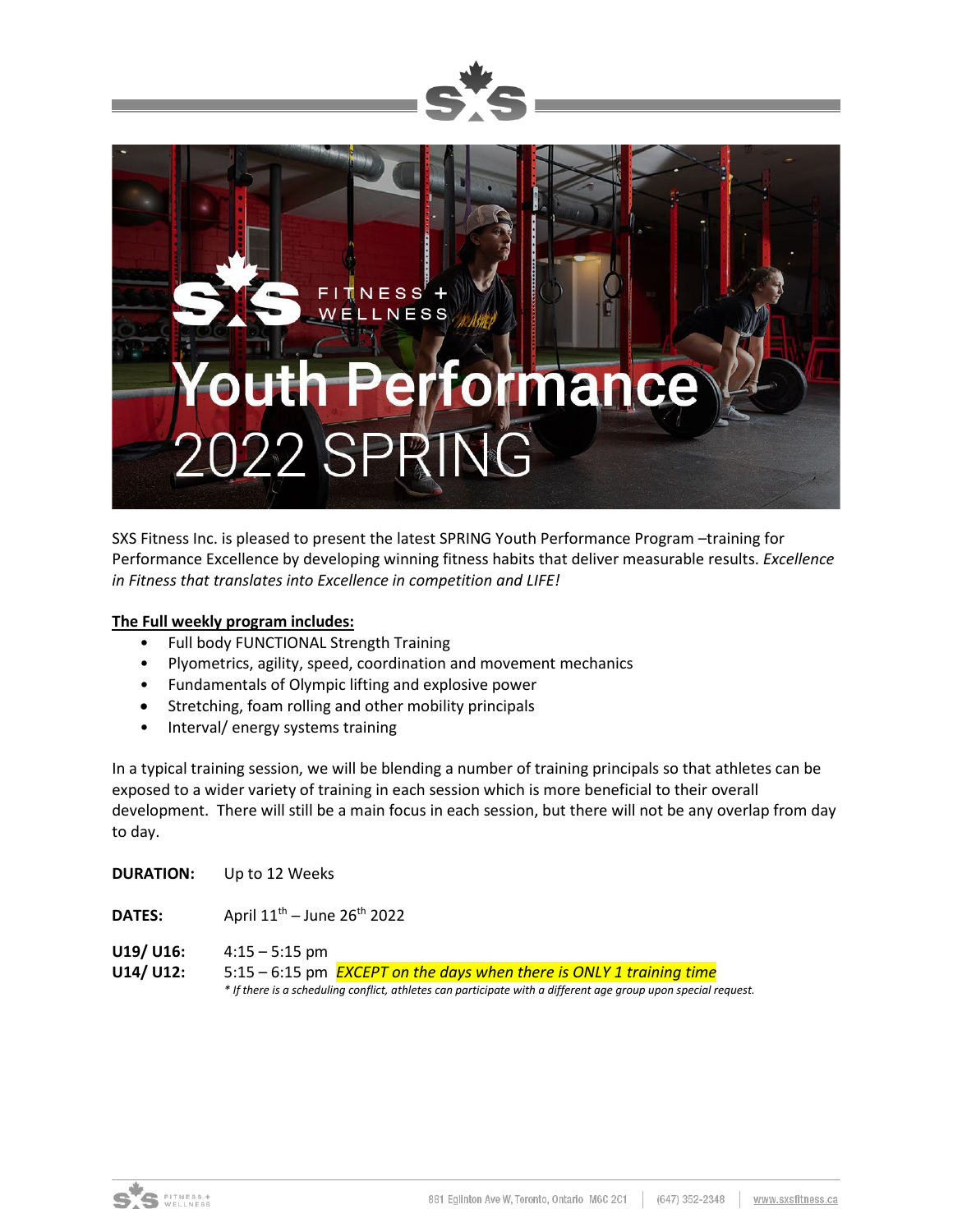

*Typical weekly schedule including where and when each session will take place.*

|                    | <b>MON</b> | <b>TUE</b> | <b>WED</b> | <b>THU</b> | <b>FRI</b>      | <b>SAT</b>                                                                                                                                        | <b>SUN</b>      |
|--------------------|------------|------------|------------|------------|-----------------|---------------------------------------------------------------------------------------------------------------------------------------------------|-----------------|
| 11:15<br><b>AM</b> | ٠          | ۰          | ٠          | ٠          | $\sim$          | $\hskip1.6pt\hskip1.6pt\hskip1.6pt\hskip1.6pt\hskip1.6pt\hskip1.6pt\hskip1.6pt\hskip1.6pt\hskip1.6pt\hskip1.6pt\hskip1.6pt\hskip1.6pt\hskip1.6pt$ | <b>ALL Ages</b> |
| 4:15<br><b>PM</b>  | U16/U19    | U16/U19    | U16/U19    | U16/U19    | <b>ALL Ages</b> | $\qquad \qquad$                                                                                                                                   | $\,$            |
| 5:15<br><b>PM</b>  | U12/U14    | U12/U14    | U12/U14    | U12/U14    | $\blacksquare$  | ٠                                                                                                                                                 | ۰               |

# **PACKAGES OFFERED**

#### **1) Flexi Packs**

Package includes access to any of the over 100 possible training sessions during the Spring Program.

| <b>SESSIONS</b> | <b>BASE PRICE</b> | <b>COST/SESSION</b> | <b>PREPAID PRICE</b> | <b>COST/SESSION</b> |
|-----------------|-------------------|---------------------|----------------------|---------------------|
| 12              | \$384             | \$32.00             | \$350                | \$29.17             |
| 18              | \$540             | \$30.00             | \$495                | \$27.50             |
| 24              | \$660             | \$27.50             | \$600                | \$25.00             |
| 30              | \$750             | \$25.00             | \$675                | \$22.50             |
| 36              | \$864             | \$24.00             | \$756                | \$21.00             |
| 50              | \$1,100           | \$22.00             | \$950                | \$19.00             |

 *\* Prices do NOT include HST.*

\*\*Siblings can draw from same package

### **2) Drop-in**

**Rate**: **\$35** *+HST* per session (billed monthly, payable at end of each month)